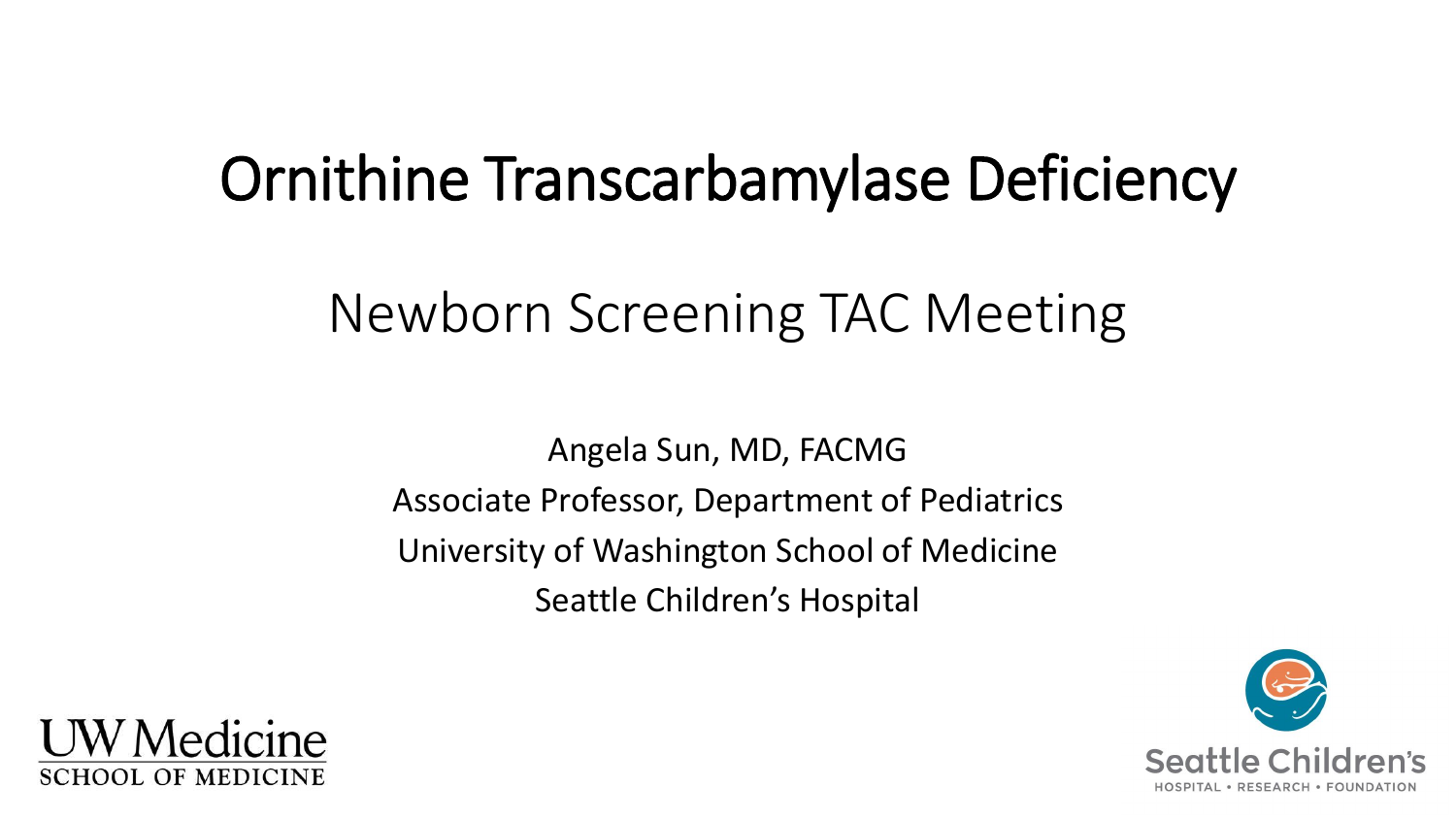# OTC Deficiency

- Urea cycle the body's way of eliminating waste nitrogen
- Ammonia is produced from protein breakdown
- Incidence 1/17,000 in U.S.
- X-linked

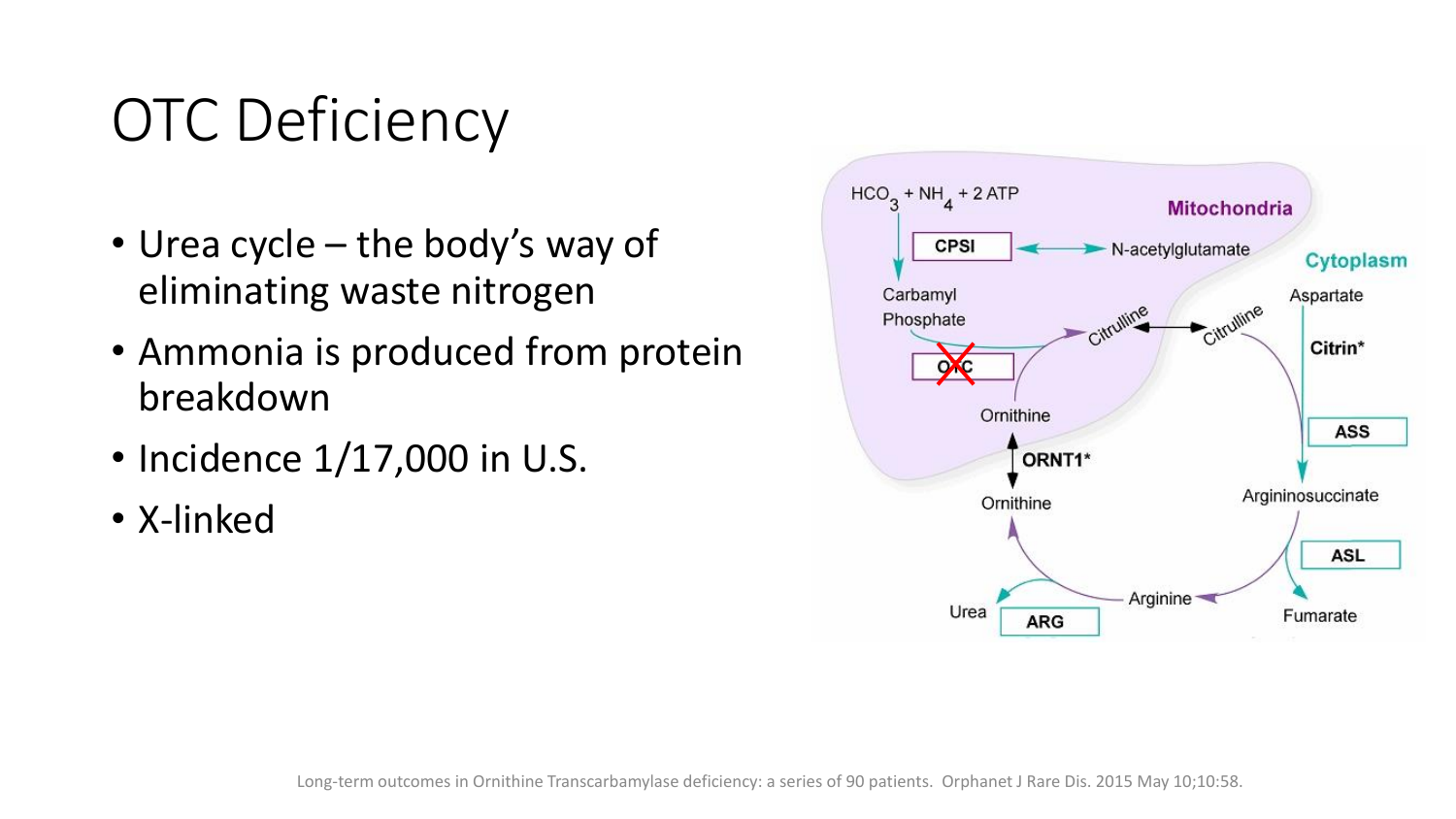#### Hyperammonemia

- Cerebral edema
- Triggers
	- Birth
	- Infection (flu, stomach virus, common cold)
	- Fever
	- Fasting
	- Medications (high dose steroids, valproic acid, L-asparaginase, etc.)
	- High protein load
	- Prolonged or intense exercise

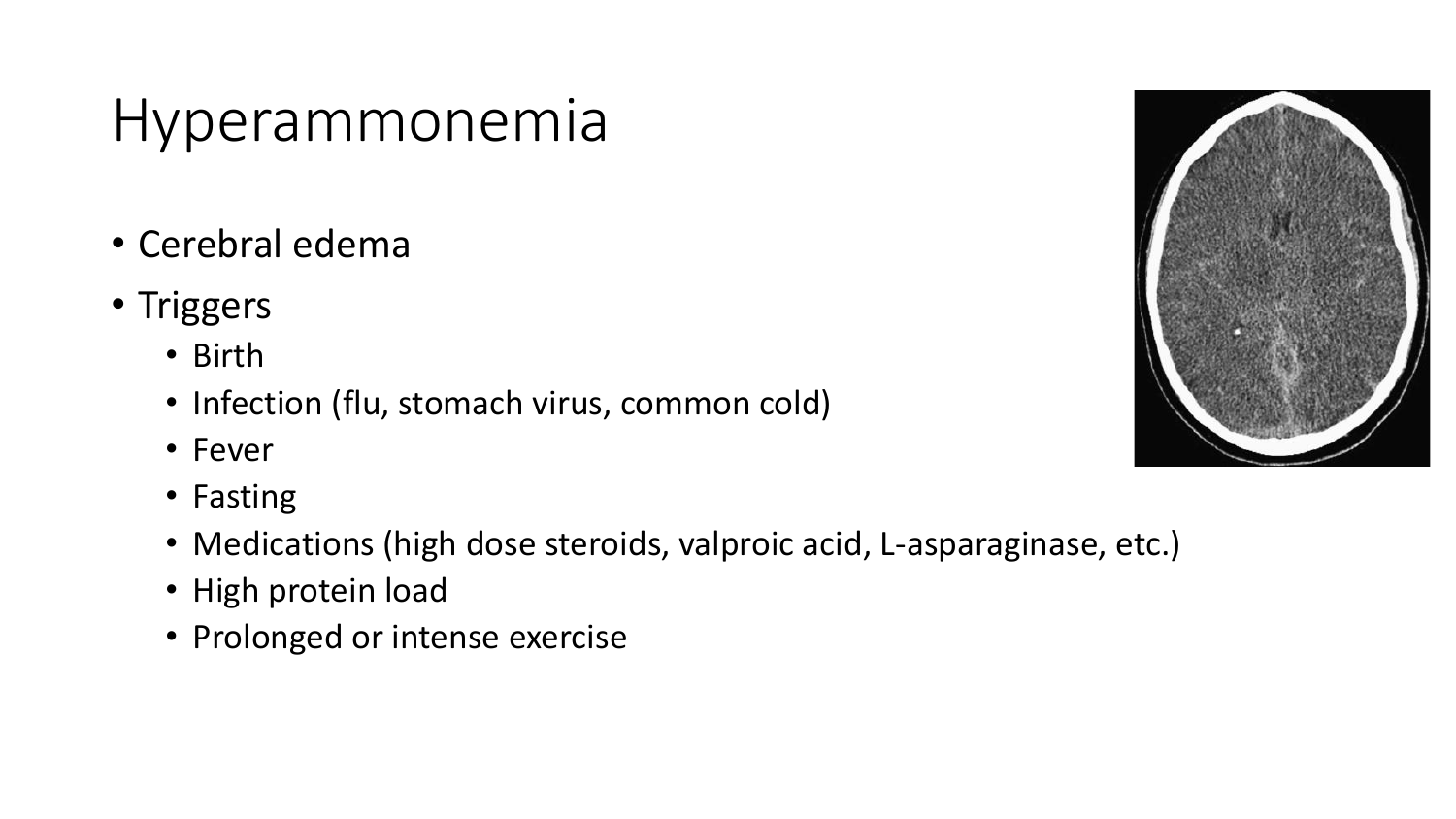### OTC Clinical Presentation

- Neonatal (30%) poor feeding, vomiting, lethargy, hyperventilation, seizures, coma, death
	- Mortality 74-90%
- Childhood (60%) poor growth, developmental delay, hypotonia, episodic encephalopathy with ataxia, seizures
- Adolescent/adult (10%) chronic neurological or psychiatric symptoms, behavioral problems, migraines, episodes of disorientation or psychosis triggered by high protein intake or stress, protein aversion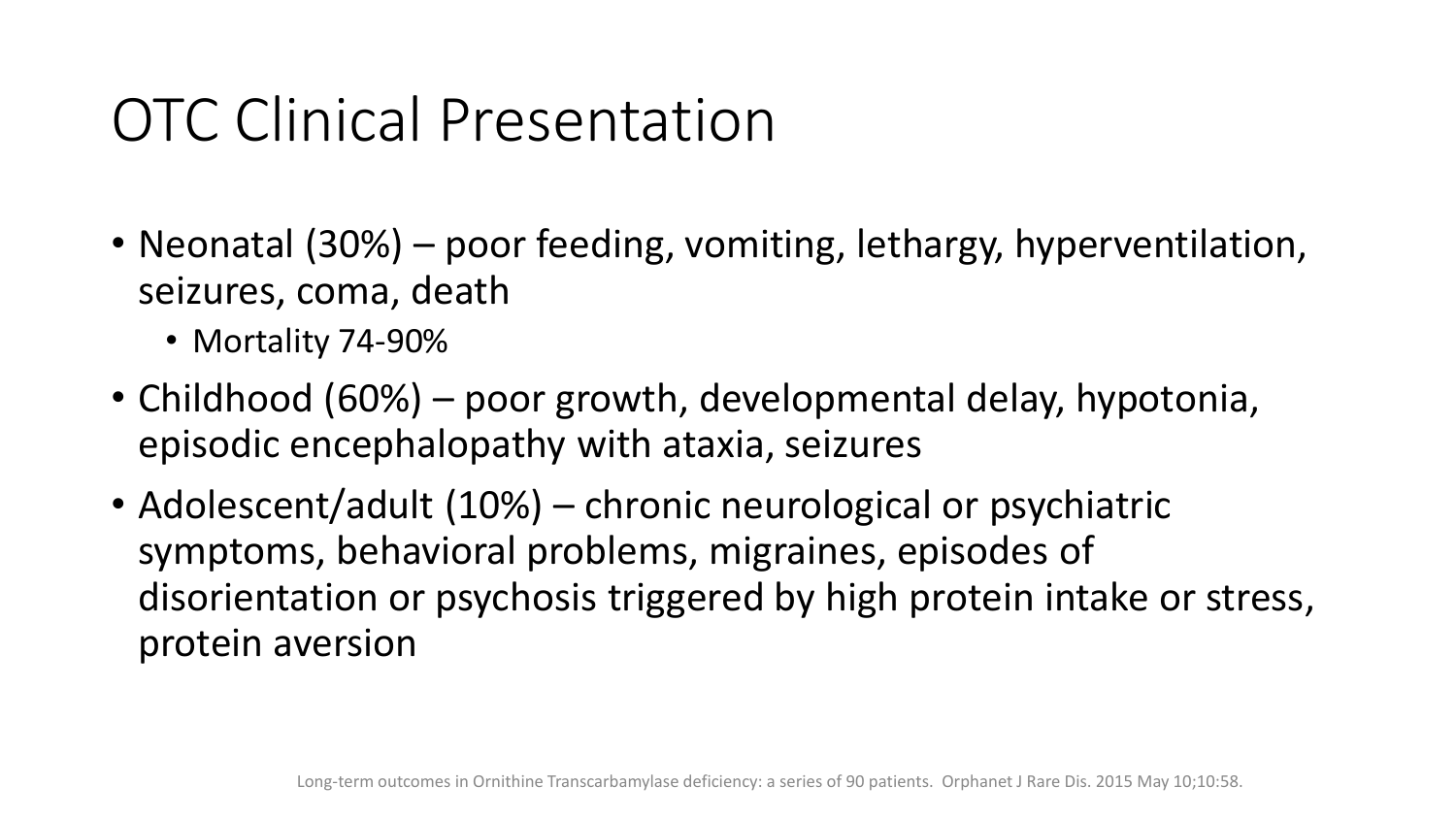| Table 1 Epidemiological characteristics of the patients |  |
|---------------------------------------------------------|--|
|---------------------------------------------------------|--|

|                                                                                   | <b>Neonates</b>       | Group 1 m-16y  | Group > 16y                            |
|-----------------------------------------------------------------------------------|-----------------------|----------------|----------------------------------------|
| Number of cases                                                                   | 27                    | 52             | 11                                     |
| Males                                                                             | 22                    | 21             | 5                                      |
| females                                                                           | 5                     | 31             | 6                                      |
| Number of deceased                                                                | 20                    |                |                                        |
| at diagnosis                                                                      | 13                    | 5              |                                        |
| during follow up                                                                  | 7                     | 2              | 0                                      |
| Number of decompensations per patient (and relative to mean length of follow-up)* | 6,2 $(1.0/\text{yr})$ | 2,5 (1/10 yrs) | $1,4$ (< $1/20$ yrs)                   |
| Neurological score (IQ) at last follow up, $N > 80$                               | 90                    | 92             | Normal socio-professional<br>insertion |
| Mean peak plasma ammonia at diagnosis (umol/L), N < 50 umol/L                     | 960                   | 500            |                                        |
| Mean plasma glutamine at diagnosis (umol/L), N: 530 +/- 81 umol/L                 | 4110                  | 1000           |                                        |
| Plasma citrulline at diagnosis (umol/L), N: 26+/-8 umol/L                         | 5                     | 15             | 14                                     |

\*Only the patients that survived beyond neonatal life were included.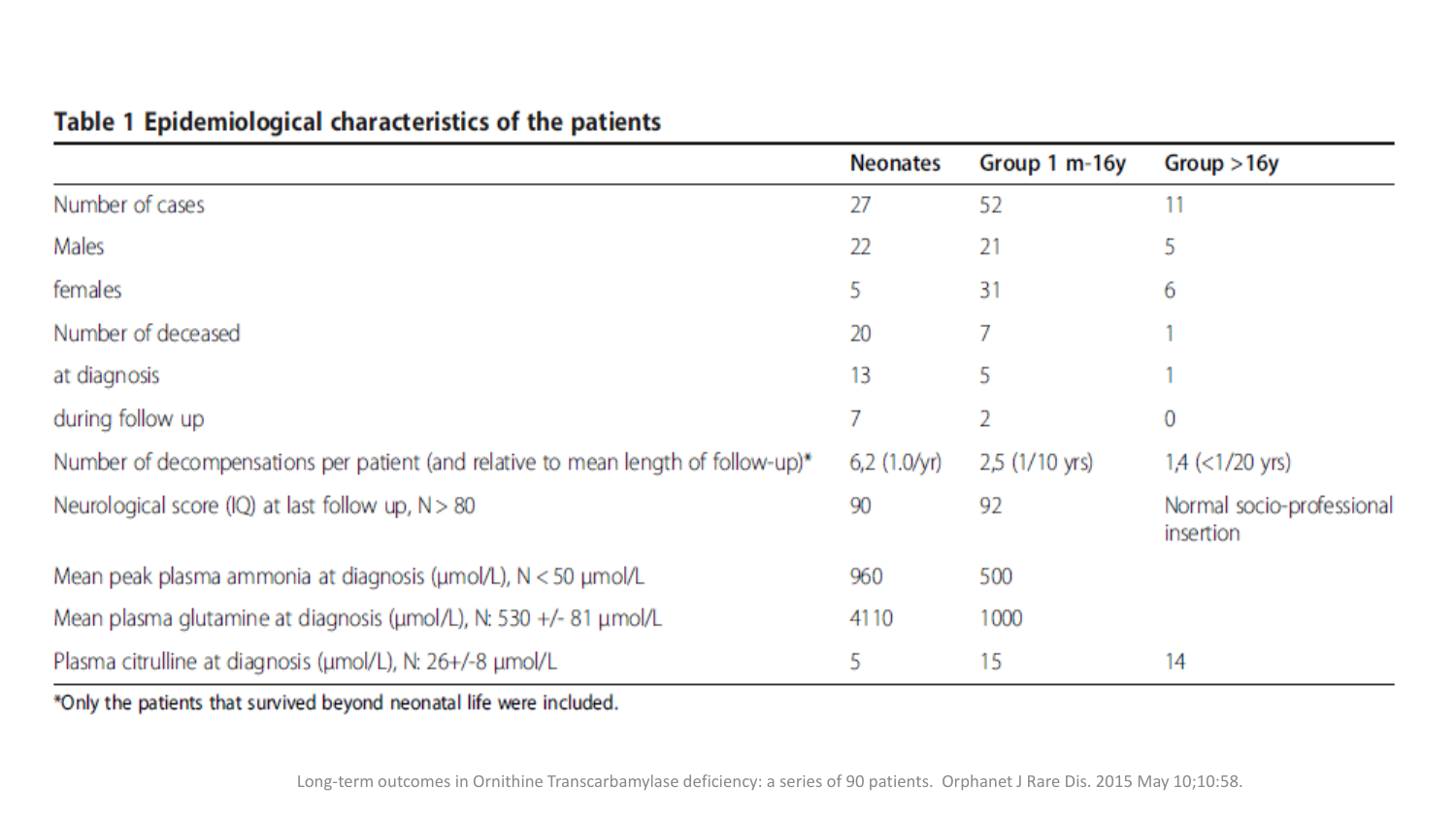

Figure 1 Survival of OTCD patients by age of onset. Comparison of survival between the 1 mth-16 y and neonatal group. In the 1 mth-16 y group, the "critical" period (risk of death) is that between the first severe symptoms and diagnosis. In the neonatal form, there are two high-risk age intervals: the first days of life and the period between 1 and 7 years of age.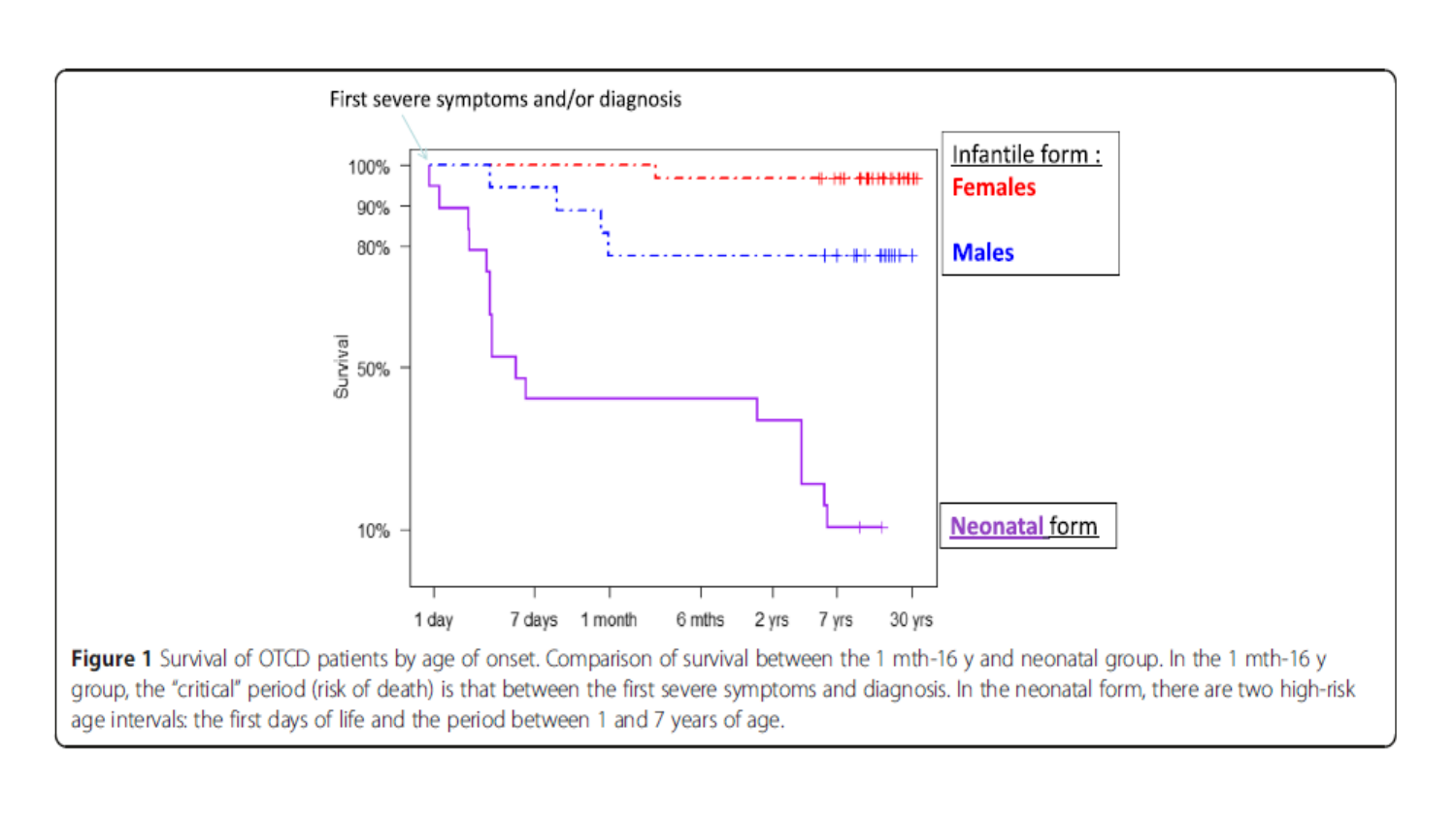## OTC Deficiency

- Survival
	- 9% if ammonia >1000
	- 90% if ammonia <500
- Children treated from birth (prenatal diagnosis) have better outcome as management of the first crisis is crucial
- In adults, death may occur during the first episode of decompensation if diagnosis unknown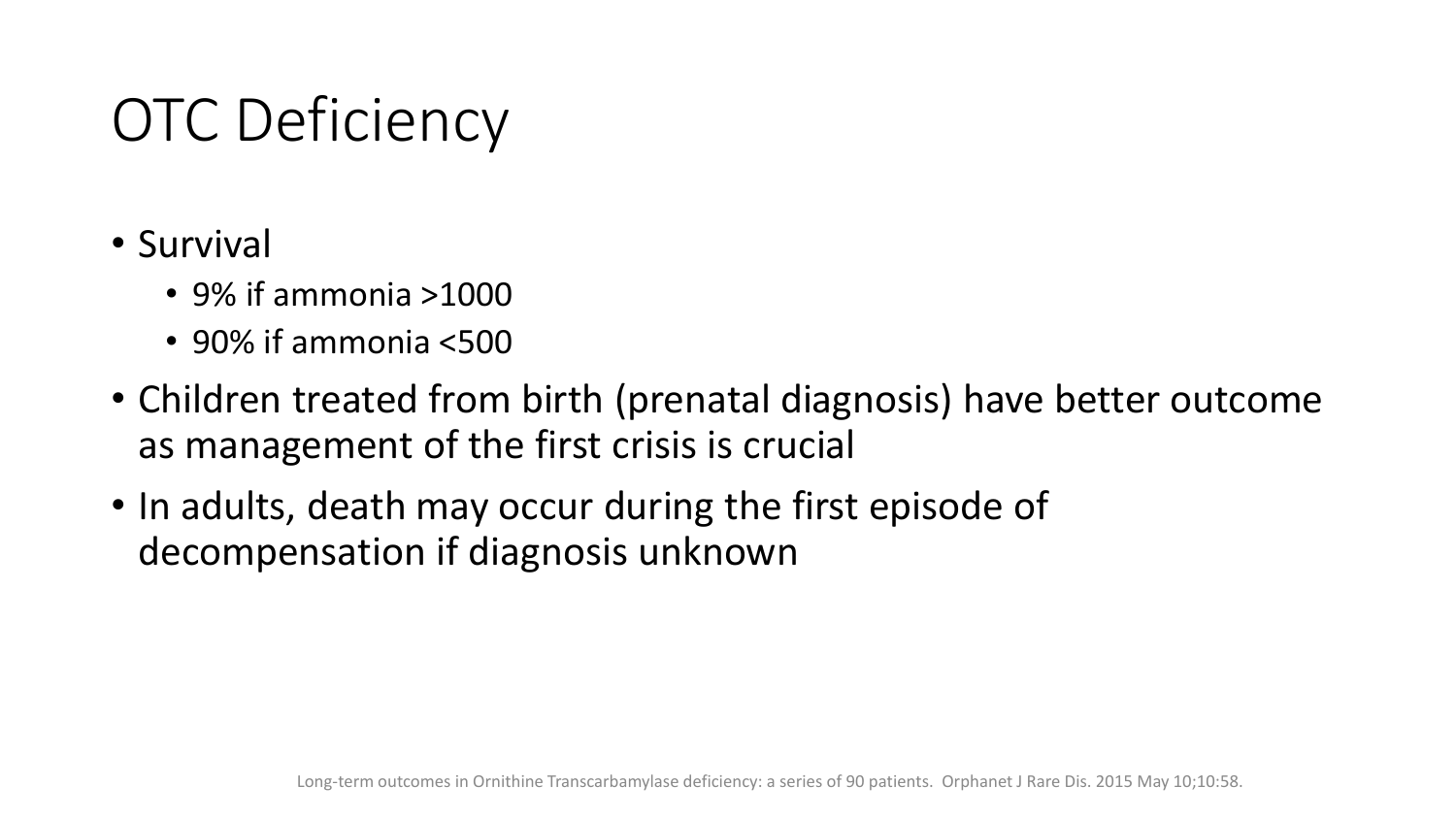### Management

- Protein restriction
	- Based on age
	- Intact protein and essential amino acids
- Nitrogen scavengers
	- Sodium benzoate, sodium phenylbutyrate
	- Glycerol phenylbutyrate (Ravicti)
	- Ammonul (IV)
- Replenish urea cycle intermediates arginine or citrulline
- For emergencies
	- Caloric support high dextrose IV fluids, lipids
	- Hemodialysis
- Other G-tube, early intervention services